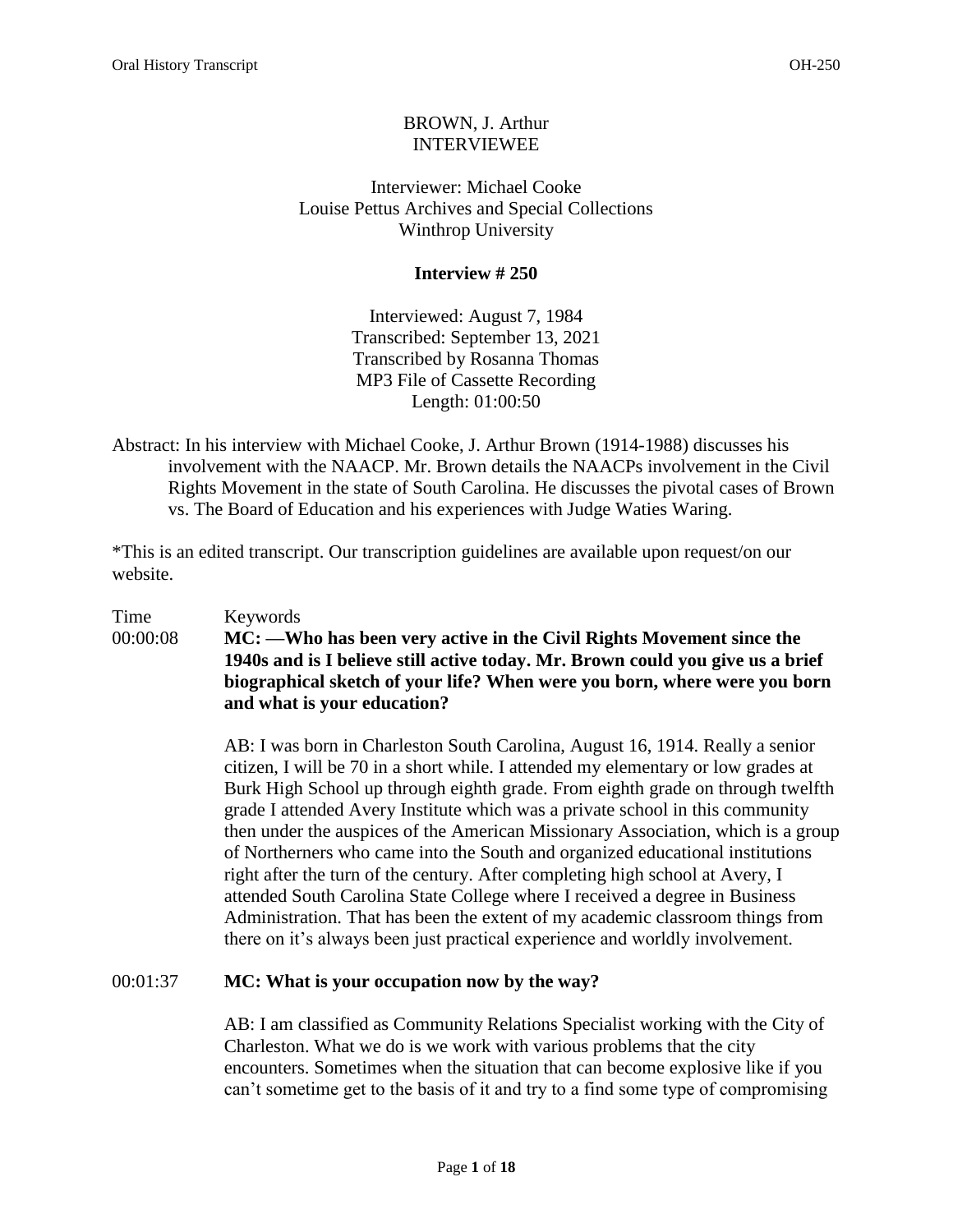deal were we can take some of the heat off or get some people together to start talking at the table rather than attempting to start throwing bricks in the street.

## 00:02:13 **MC: When did you first become concerned about the black participation in politics?**

AB: Well I could imagine—I would say way back in the—let's say back in the mid '40s. Well let's maybe get back to around maybe '44 or '45. There was a time when it was quiet a struggle, in South Carolina particularly, where Negros were involved or attempting to become involved in the political arena. There were all types of barriers placed against you. You had the poll tax, the literacy test of which there were a number of questions that had to be answered on a form that was established by the state and established prior to or by the all-white Democratic Party. Such stupid questions as 'Have I ever been arrested?' or 'Have I ever been convicted or involved with sodomy or miscegenation or incest or such. Another of which I though was very stupid which was saying if the person had been involved with wife beating. I always thought it was the most stupid thing because women filled the same questions. My question was what would a woman be doing with a wife? Anyhow, we had registration boards here and all over the South, particularly South Carolina and this part of South Carolina. There were boards all over South Carolina, where the boards were opened only one day a week. The first Monday in every month would be the time when the board was open.

## 00:04:14 **MC: Was this board open only to blacks or whites or…?**

AB: No, no, no. It was open to everybody but was just this one day a month. If you didn't get in on the front—that is in other counties. In Charleston we were able to get the board to open three days. The first Monday, Tuesday, and Wednesday of each month. But who you didn't register during that time, you had to wait for the following month for them to go in and register. Even when you were attempting to register, you were a lot of times subjected to any number of insulting attitudes. It goes beyond saying you had an all-white registration board who had their attitudes and were not interested in having Negros to register. Of course, this followed a case—this period that I'm talking about now followed a case after we had one of the landmark decisions by a federal judge. Judge J. Waties Waring. We had struggled back and forth. There was a case that originally came up in Columbia attacking the Primary. It was a case of Elmore vs. Rice in Columbia. Mr. Elmore was a taxi cab driver in Columbia and Rice was one of the Democratic Officials. That case was—something happened to the case, I don't recall exactly but it didn't reach the point that we wanted it to. So right after then a case was held in which the next plaintiff in the case was Brown vs. Baskin. Mr. Brown was an operator at a Texaco station down in Buford. Baskin at that time was the Chairman of the State Democratic Party. NAACP [National Association for the Advancement of Colored People] under the auspices of being under the legal guidance of Thurgood Marshall, who was the chief lawyer with the NAACP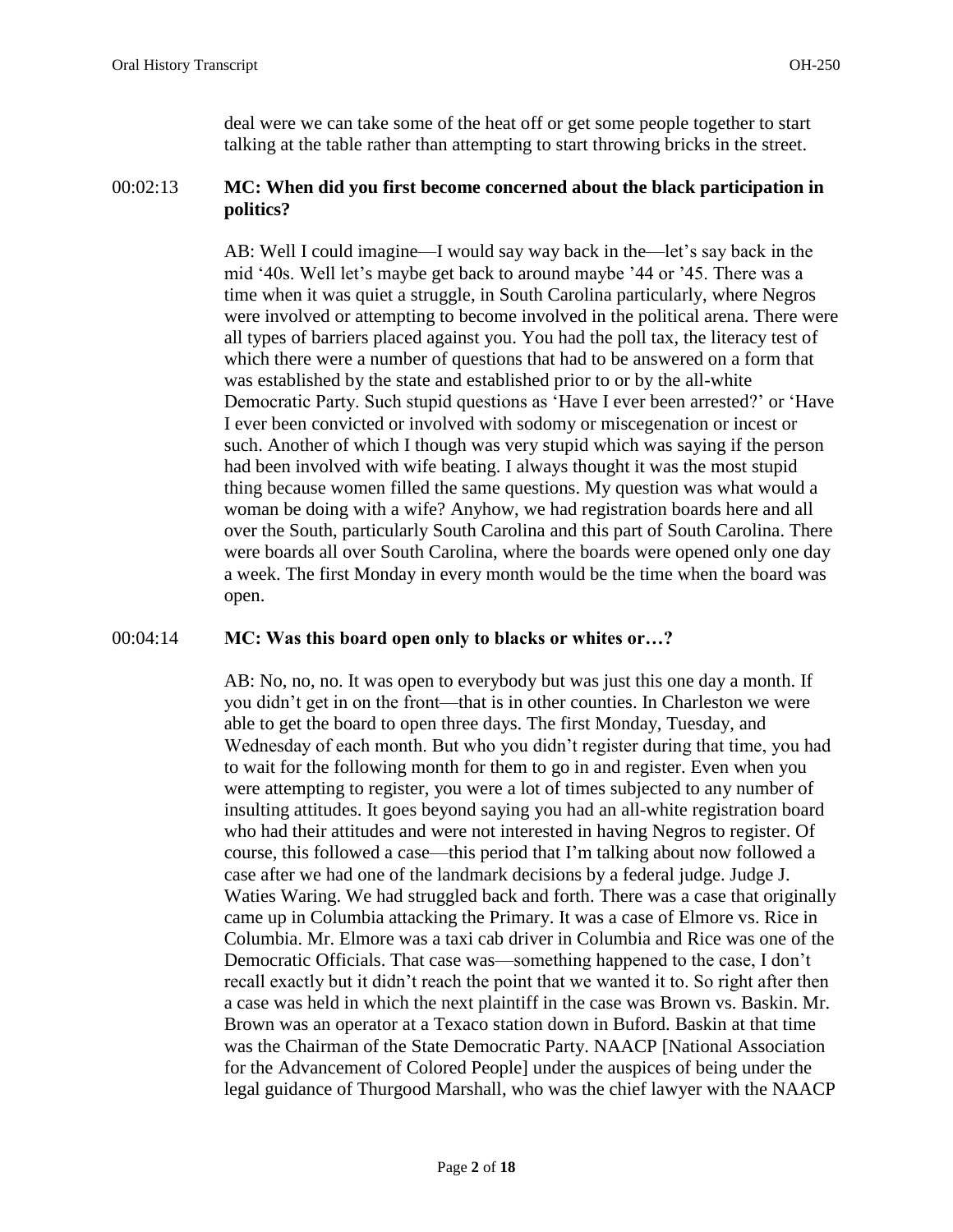at that time, handled the case. The case was held before Judge Waring in Charleston. The reason for the case, as I mentioned, the Brown vs. Baskin. Baskin was the Chairman of the Democratic Party for the state of South Carolina. We were advised to go on and bring it in this particular manner because if you did it with the Charleston area, or the Buford area, or the Georgetown area with 46 counties you could have been 46 years doing this. So you enjoin the entire state Democratic Party so when the ruling came up this was a ruling against the whole party. It was held in Charleston.

### 00:07:25 **MC: Do you remember the year?**

AB: '47.

00:07:28 **MC: '47.** 

AB: Yes. When Judge Waring ruled and he got a whole lot of opposition and yin yang-ing upon the thing. But he ruled that he was opening up the Primaries to all people. I'm very happy to look back on it. Was fortunate to have sat in the court room when this decision was rendered. When he said then that he was not opening the books to the Negros, and these were his words, because maybe next week the Chinese or some other people would come up so I'm opening it to all people who desire to vote. He informed the group in court that day that he was backed by the United States Government, his ruling was. He wanted them to know that he would be available on Election Day. He would not tolerate any foolishness. He left them in the courtroom by saying to them that 'I want to inform you that my ruling will be carried out and I would also like to further inform you that we do not have air conditioned jails in South Carolina where we serve ice water.' Which was really kind of telling them this was going to be. We came on through. Prior to that we had officials in the city of Charleston where the case was being held who were saying that blood would flow in the streets before Negros were permitted to vote. We finally went on and voted. Some of them had said it would be over their dead body or they would be dead and coincidentally one of the outspoken politicians at that time who said that we would never see the day or that he would never, he died about a week or so prior to the registration. So it was a kind of—

#### 00:09:27 **MC: What was his name, by the way, do you remember?**

AB: I think it was Lockwood was his name. Yes. I think it was…he was the Mayor of the city at that time. I think…almost positive it was Lockwood who said that you would not vote but we went on and voted anyhow.

## 00:09:44 **MC: How many people voted when they had that first real opportunity to do so? Because it must have been a lot of economic pressures…**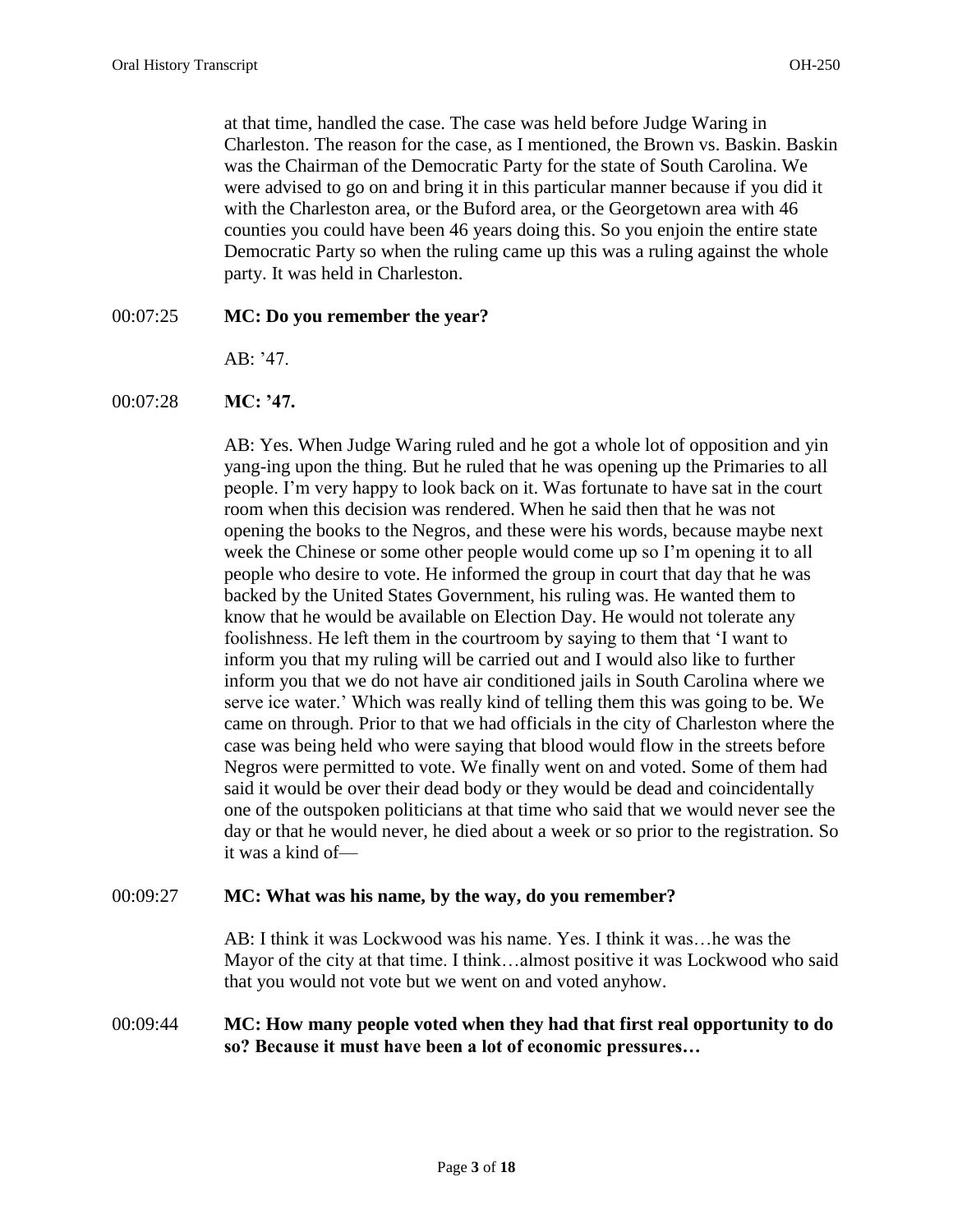AB: Well there was a lot of economic pressure and…[to MC] can you cut that just a minute? I just don't…

- 00:10:02 **MC: Oh. Ok. We'll have to stop. [Recording pauses]**
- 00:10:05 **[Recording resumes] MC: We're restarted. Maybe we should stop?**

AB: Yes.

# 00:10:08 [Recording resumes] **MC: Ok. We're resuming the conversation. You mentioned about economic pressures placed against people who might have voted, how extensive was that?**

AB: Oh it was quiet extensive. Between the NAACP pressure and from the economic [person in background shouting] from the economic pressure was brought…well they attempted to contact people and ask them not to hire people who were actively involved in the NAACP. As I said in some areas they even went to the extent of a lot of people lost their jobs. A lot of cases where they were trying to get people to not hire anybody who was connected with the NAACP, who had any outspoken movement let's say toward the voting.

# 00:11:18 **MC: Do you recall a number of laws that was passed by the legislature of South Carolina in 1956 that specifically were designed to single out and to blackball members of the NAACP?**

AB: Yes. I don't recall them. There were laws that were on the books in various counties which said that any—particularly where teachers were concerned, that they could not—they had to sign a contract that you would not belong to the NAACP. That you would not teach a white child in school and those types of things. Teachers had to either sign those things or…and of course the main thing was 'do you belong to the NAACP?' If you ever said that you were in trouble. So a lot of teachers had to do it, back in those days we used to have to do a lot of…they just drove us to doing all kinds of undercover situations. We used to get memberships from a number of teachers. In some cases we were really a little teed off with some of the teachers because one of the main cases was brought in Charleston here was one of the equalization of teachers' salaries. Where teachers were financially the number one recipient of that particular suit and sometimes was very discouraged to find out that they were the ones when the NAACP got the salaries raised but yet were unwilling to donate. Back in those days it was just a \$2 membership but they would start using all kinds of excuses.

# 00:13:02 **MC: Maybe we should make a little clarification. You said equalization. Based upon race?**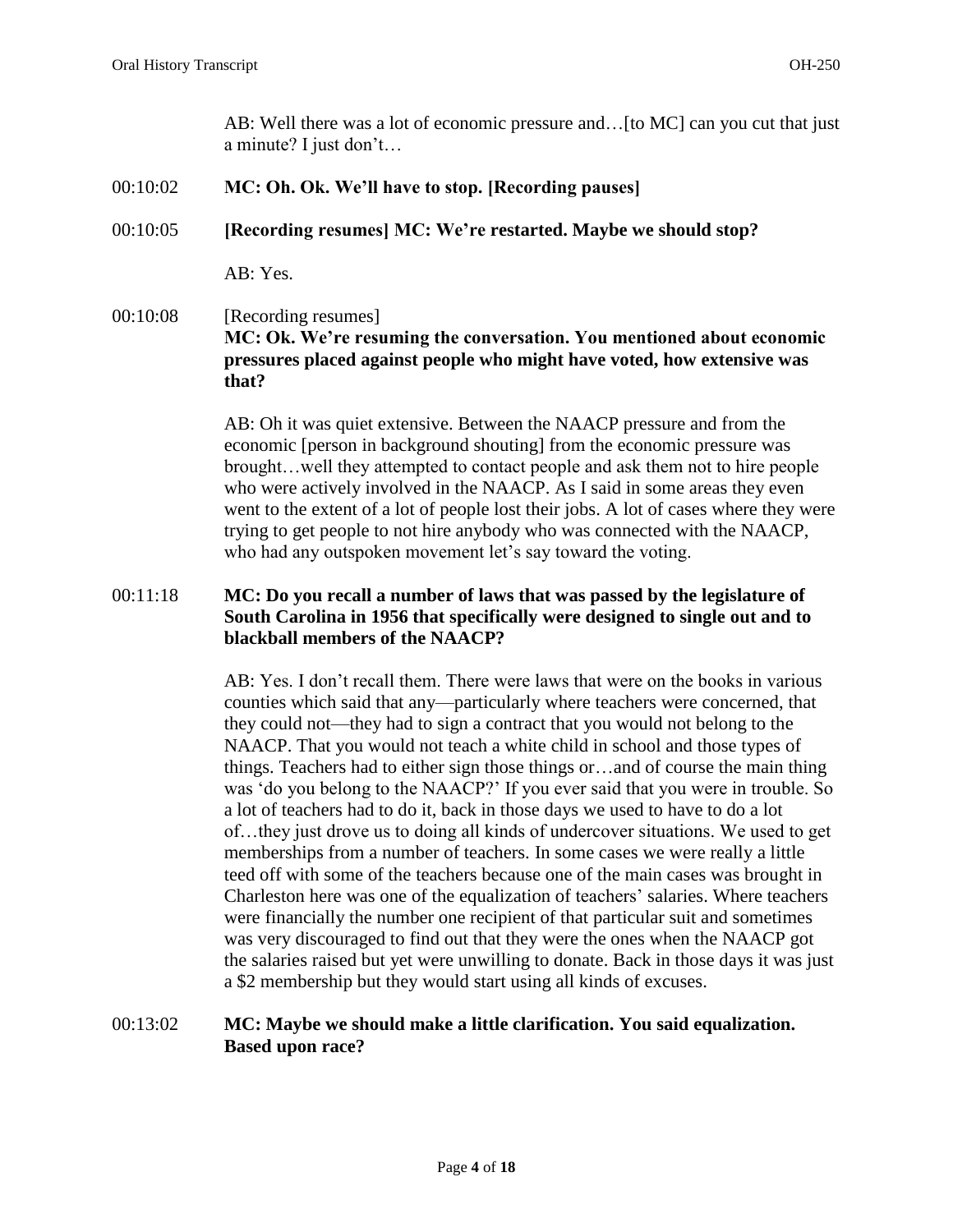AB: Yes. Yes. Well you see there was a time when, for instance I don't know for other sections of the state but there was a time when the people of Charleston…the principal of the white school would get in about almost \$300 a month to pay to about \$50 a month to a [black] high school principal. All the salaries were based on …[to MC] let me tell them to…

# 00:13:40 **MC: Hold on a second. [Recording paused]**

### 00:13:42 **[Recording resumes] MC: Ok we're resuming.**

AB: Yes. What I'm saying is those were the type of pressures that were brought on people who attempted to be vocal. When you were saying about equalization, you had a case back—You had one of those crazy laws. There was a time in Charleston when a teacher in Charleston school system could not get married. The first time we brought a suit, it was one young lady she finally went off that summer and got married. We knew she had done it secretly, well she thought she had done it secret but it got out. We knew if it went on into court they were going to pull up that she was not an eligible person so we had to go around and find another person to deal on the equalization of teacher's salary. The same Judge Waring was the judge who presided over that. That made this school board here pay equal salary for equal qualification and not base it on race.

# 00:14:58 **MC: What about your role in voter registration activities? When did you first become part of that movement?**

AB: Oh well, I'd say back in the '40s. During the same time that Judge Waring passed the ruling. See prior to '47 blacks could only vote in the general election. They could not take part in the Primaries like the Mayor or your Sheriff or whatever. You could vote for the President of the United States once every four years.

# 00:15:30 **MC: Just for the general elections but the statewide offices or county offices…**

AB: General elections. Which were known as the Primaries. Judge Waring, when he came up with this. He opened the books and said that everybody had a right to vote. Which was his opening up the Primaries to all people. Prior to that—as I said we worked along with them. We were struggling along trying to get that done so I'll say that we worked along with that voter registration from the very inception in the '40s.

# 00:16:13 **MC: What groups were very vocal in regard to voter registration? What organizations really pushed that issue?**

AB: Well you had the NAACP at that time. You didn't have all these bunch of…maybe I shouldn't say it that way. You didn't have PUSH [People United to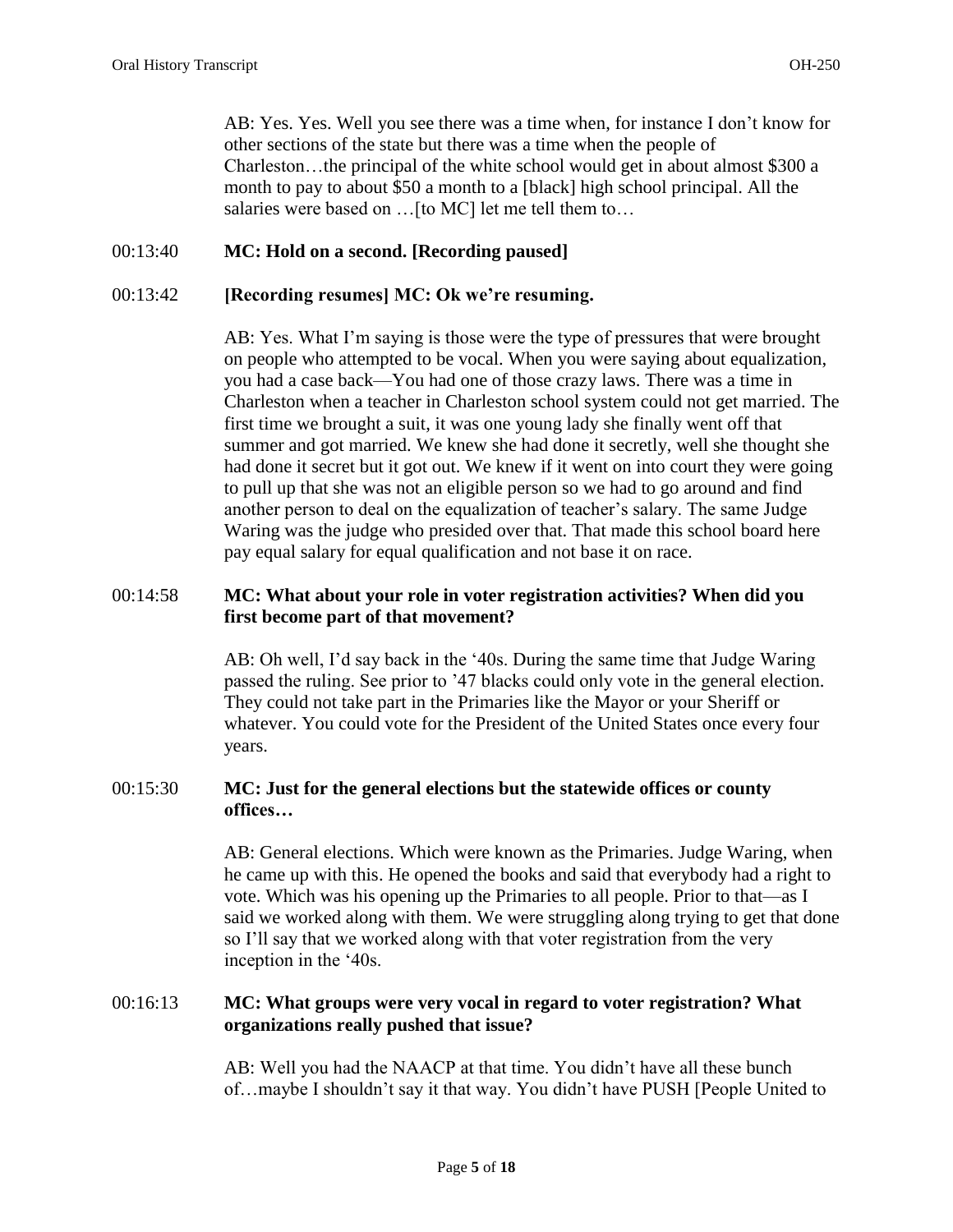Save Humanity]. You didn't have SNCC [Student Nonviolent Coordinating Committee]. You didn't have CORE [Congress of Racial Equality]. That's yes. Everybody primarily looked to the NAACP. Which is probably right now the only one that survived. Most of them are gone off of the sea. Then the NAACP was primarily the granddaddy of that whole fight over here. As I said there was no SNCC. There was no CORE. There was no PUSH. There was not SCLC [Southern Christian Leadership Conference]. None of those organizations were even in existence almost back in those days.

# 00:17:17 **MC: What type of efforts did you have to exert to get blacks to register? What were some of the obstacles that they had? After all they had been disfranchised for a long period of time. What problems did you have trying to convince them that they needed to register? To make their voice felt?**

AB: Well. It was a great degree of apathy to start with.

### 00:17:45 **MC: Why do you think they were apathetic?**

AB: Well I guess they just hadn't done it before. Some of them were afraid. A lot of people there had some of the plantation apathy or hangover. You know.

### 00:17:58 **MC: That they didn't really believe that they were equal to whites?**

AB: Well some of them didn't. Some of them were working on plantations. Some of them were working in service to whites and some their white bosses or madams would tell them 'I wouldn't bother with that thing, that rabble-rousers.' Some of them believed it.

## 00:18:19 **MC: How were you successful then in breaking down those—not mentality because you have a number of mindsets involved.**

AB: Well it was just a struggle. One of those on-going things you just had to keep on beating the bushes. We went around from time to time and got with the ministers in the churches. We used different tactics in order to try to get the ministers. Of course a lot of ministers were not interested but you did have a few of them who were interested.

## 00:18:51 **MC: Such as who?**

AB: Well a number of ministers. I don't remember all of them off hand but you had number of ministers. In fact I'd say Veal was there.

## 00:19:02 **MC: Frank…?**

AB: Frank Veal whose picture I showed you there. He was quite active back in those days of Emanuel and then you had…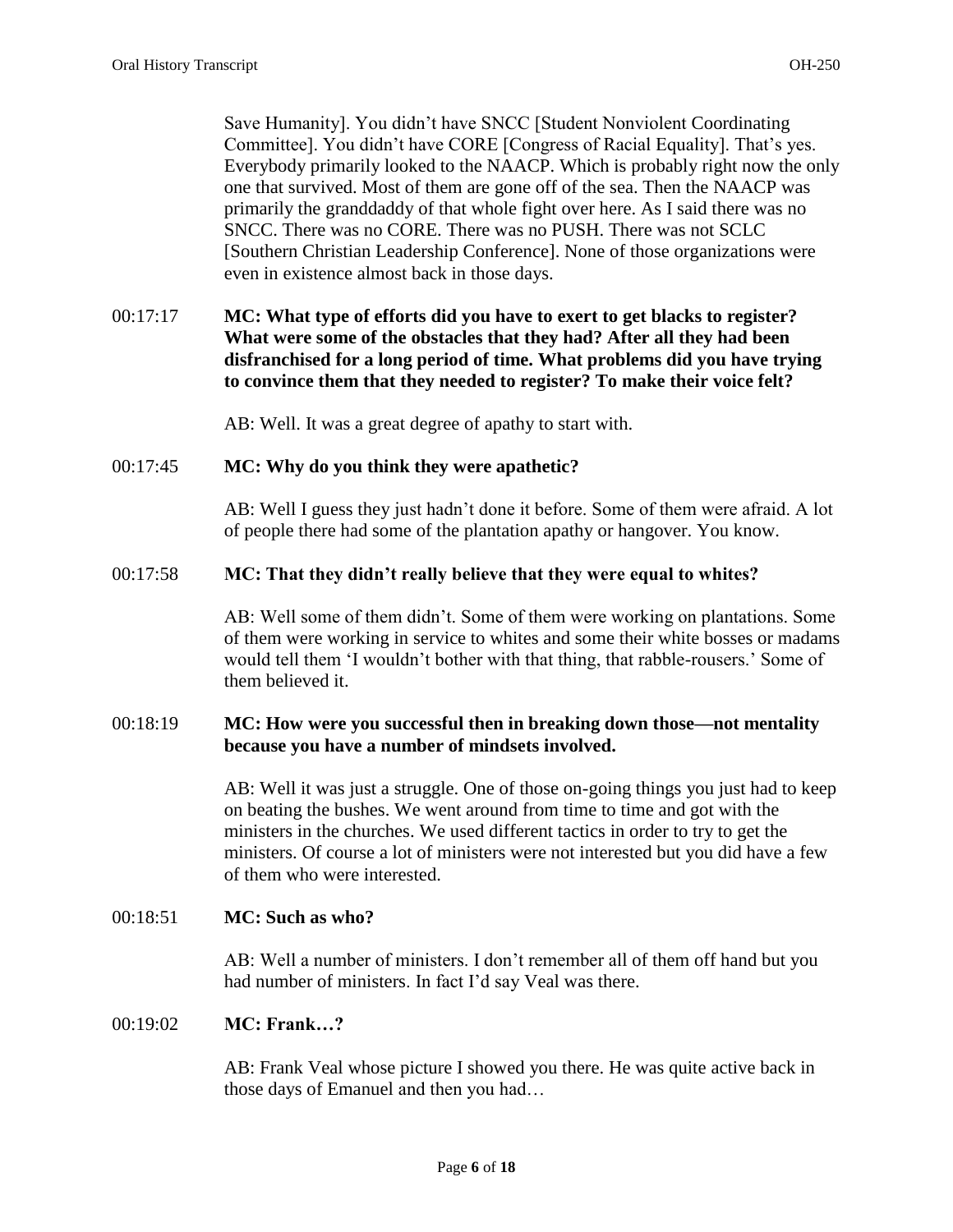### 00:19:11 **MC: He was a pastor of Emanuel AME Church?**

AB: Yes. Yes. AME. They had a Reverend Long before this. Had Morris Brown, he went after. We toured several churches like that. They were very sporting but you had a whole lot of preachers that felt that Jesus will take care of me. You know what I mean? All this meant we had a long way to go to help them and they didn't think nothing about that. [unclear] but they did have—so then we had to use several different tactics. Back in those days one of the things the NAACP had a division of voter registration. From time to time we'd have these kick off things and one—different tactics they used. One of the tactics that the NAACP used back in those days, they had what they called Honor Roll. They had this scroll put in the church…what do you call it? The vestibule of the church. You got some of those ministers who were interested, would ask on certain Sundays they would set up a voter registration committee within the frame work of the church per se. Then what they would also do then, was a certain Sunday they would ask the members to come to church and show their registration certificate to that committee. That committee in turn would put the names and registration number on that Honor board. See a lot of the folks started picking up a little pride then because they didn't want to see that roll up there with their names not on it.

### 00:21:01 **MC: Not on it. [chuckles]**

AB: So that was one of the ways. Another tactic they did use one time was we had thousands of little gum things, just about this size, and the thing was on there 'I am registered' or you are. You know one of these type of fun that they did with gum. What we did was we start setting up on a block campaign type of thing were you went down the block. What we would say if you are five people in your house if three of them are eligible to vote then when you get the three people, now if there are two kids you don't blame them, but if you had three persons in that house who are eligible to vote when you have proven to us that these two eligible voters have been registered then we would stick this on your front window in the home. On the window.

#### 00:21:58 **MC: Kind of like the blue eagle thing of the past. Something similar to that.**

AB: Yes. Whatever. I don't remember. Yes. So what you do was when the person next you had it, well I want one too so they would start doing it. Really you can never say this is a one two three way then. You just try to do every little gimmick to try to encourage—

### 00:22:26 **MC: That reminds me. 1952 you ran for the South Carolina House of Representatives. Could you tell us why you did so?**

AB: Well we did so primarily—

#### 00:22:37 **MC: You say 'we' who were the 'we'?**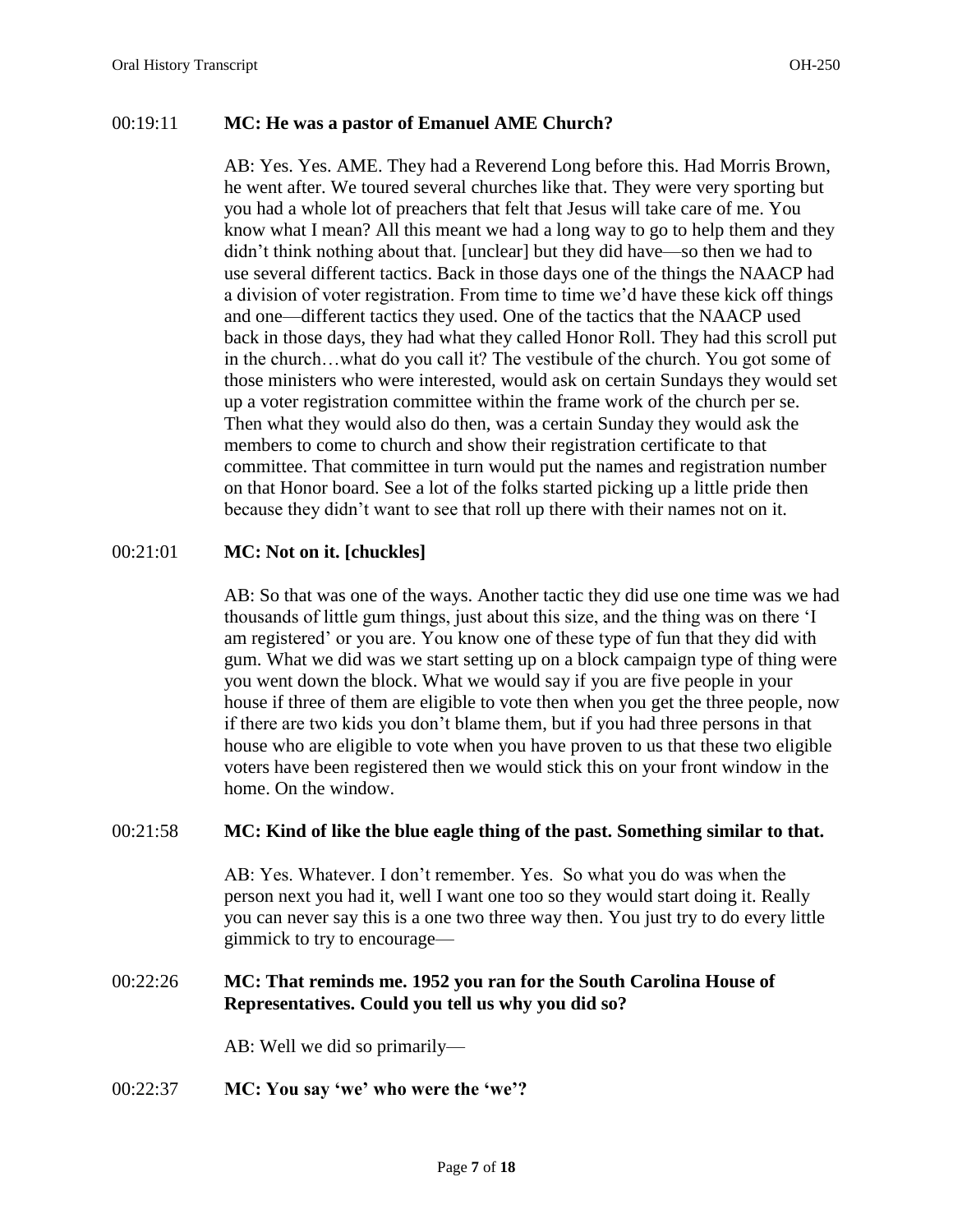AB: Herbert Fielding who is presently in the House, and a Reverend Frank Veel who was at that time Pastor of Emanuel AME Church. Of course Emanuel churches had a long history in the struggle in the Civil Rights Movement because it was alleged that from Emanuel Church that Denmark Vesey lead his putting together his insurrection movement. The churches for a long time, not as the only one but it does have a history of being involve in that. We realized back in those days that we didn't have enough—I don't think—I think after all we struggle for we finally got about 3000 blacks on the books. We then realized we could probably—got enough to even win if we were out there running fool enough to think that we could win. Could buy—

### 00:23:36 **MC: But did you really think that you seriously had a chance of winning?**

AB: We were fool enough to think. Then on the other hand we knew that we didn't. We felt that putting our bodies sort of out there and going around to various churches and that we were encouraging people to register who would not have registered before.

### 00:23:57 **MC: Did you?**

AB: Yes. We definitely did.

#### 00:24:00 **MC: Did you see a sizable increase of the voter registration?**

AB: Yes. Well we saw it yes. We saw a sizable increase in voter registration at that time. It was…yes we saw a sizable…well it's…there were also these things that what a person had to do was to…back in those days now, there were eleven of us running so you had to vote for eleven people. You see what you were doing was you were voting for—the blacks primarily were voting for us but also our blacks had to vote for whites.

## 00:24:47 **MC: So this was the full slate. The full slate was kind of worked against you because it wasn't single shot.**

AB: No. no. You see you could up there and go boom boom boom but you see whites weren't voting for us. We got one or two votes here and there but it wasn't us. We had to vote for either of them so when they got their white votes plus our votes that really put us out of the board.

#### 00:25:17 **MC: So full slate operated against black interests.**

AB: But you see the machine was set up that if you didn't vote for eleven then the votes didn't count.

#### 00:25:28 **MC: That's right.**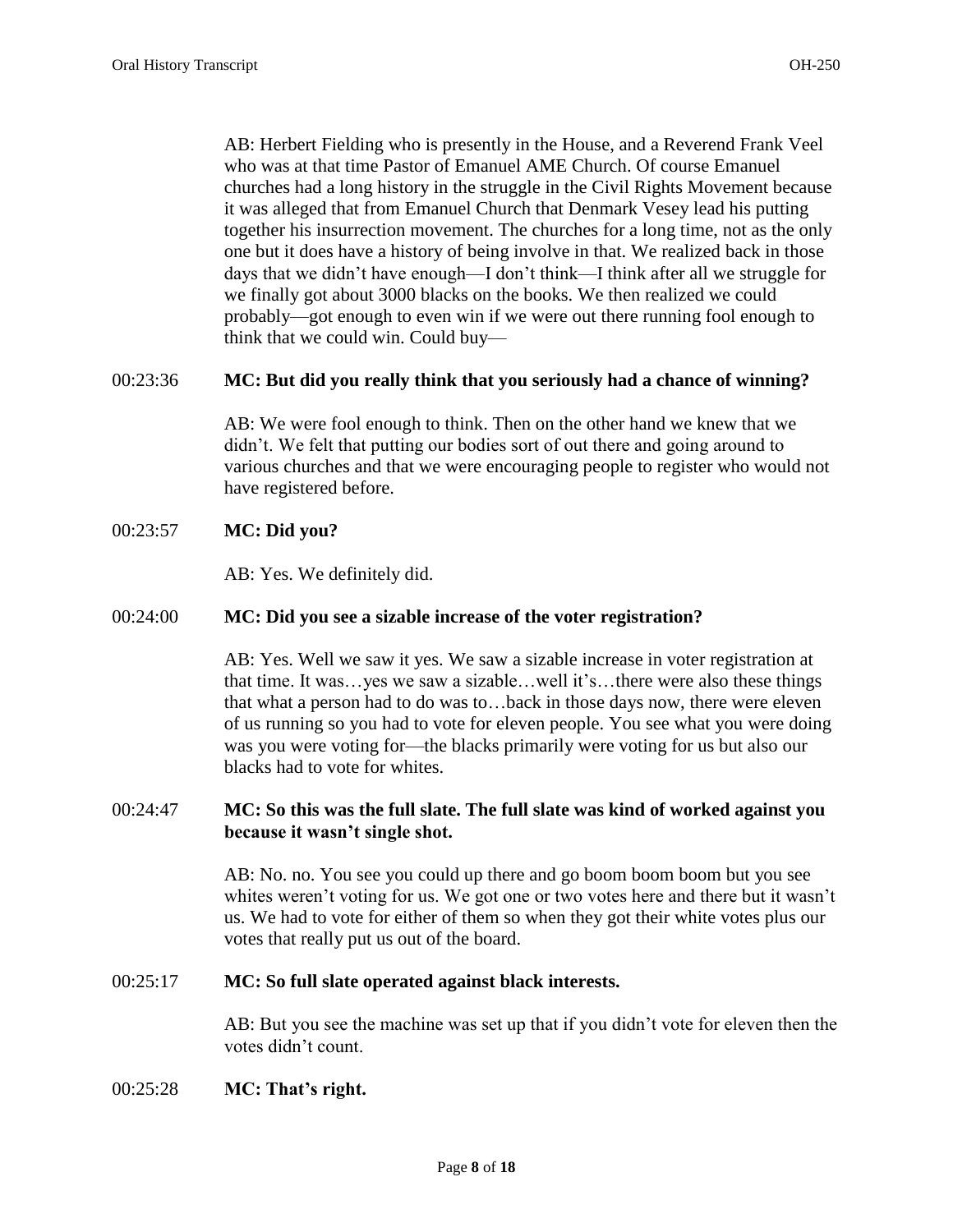AB: So many of our people even then being timid and some of them couldn't even get...they went 'I ain't going to vote for them I'm just going to vote for you all.' Then if they voted for three of us they could have stayed at home.

# 00:25:41 **MC: Yes. They invalidated their ballot.**

AB: Yes. Those were some of the obstacles that we did face back in those days. Then we finally were able to get together and we—I'm trying to remember. We moved around and tried to set up voter registration committees. We drove all around trying to—

## 00:26:05 **MC: Do you remember the titles of these organizations?**

AB: Most of them were done then under us, the NAACP, but we were working with the various Masonic Lodges. Nearly everybody looked to the NAACP back in those days, the umbrella. So you had your Usher's Union, and your social clubs and all but they were all kind of looking forward to the umbrella organization. Like I said we had a very powerful Usher's Union, you had your Masonic Lodges, your fraternities, your sororities, and you're asking them to try to make voter registration a part of their program. I remember one time we were working with, particularly back in those days, one of the large segments with the Longshoremen union. We finally sold the head of the Longshoremen union, a Mr. George German who was quiet a powerhouse with the waterfront gang then. But we finally sold him on the idea and he made it almost mandatory that when those fellows came in to draw their payroll check he said 'show me your registration certificate. You hand me your registration certificate as I hand you your check.'

## 00:27:25 **MC: The NAACP?**

AB: Well, for registration.

## 00:27:26 **MC: Oh I'm sorry.**

AB: For registration yes. We also had several of the other organizations of that nature. For instance I remember one time when the sanitation workers were able to come on and move in and got a number of them to register just about then. In recent years just to be able to just have some deputy registrars so that we could move around in various areas and register people rather than everybody having to go down to the place.

## 00:28:10 **MC: When did this happen?**

AB: Oh I guess this was 10-12 years ago for deputy registrars. What we used to do, several of us like Herb or Esau Jenkins particularly who was very active, when we would go down to the registration board as people were lined up out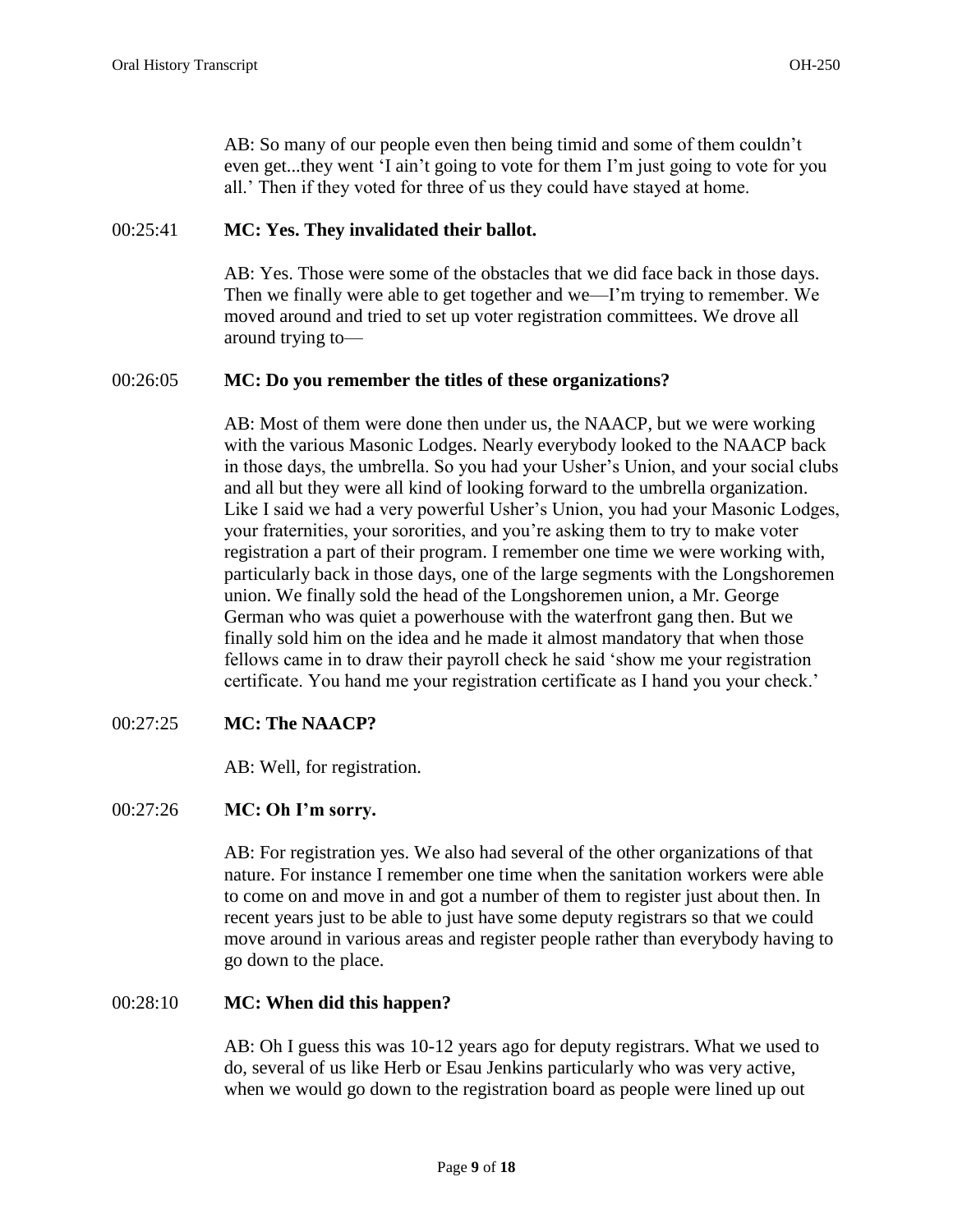there, we would walk along and find out from them where do you live. They would tell us well we live on such and such a street so what we would do we had some small pieces of paper like this in order to kind of speed it up we had a map and we would say alright if you lived on so and so you lived in twelfth precinct two. We'd give them the slip so when they got up to the desk for registering the registrar would not have to stop to look on the map to see where it was. In order to try to help to speed it up.

## 00:2910 **MC: Were there ever—now we're getting into the '70s now. Let's back track a little and talk about Judge Waring. Did you know him personally?**

AB: Yes. I knew him personally.

### 00:29:21 **MC: Did you want to talk about that?**

AB: Well, Judge Waring was an individual who we might call a Messiah of our time. Judge Waring—I became intimately involved with Judge Waring and I'd say I got to know him pretty personally. I visited him because after he passed a number of his decisions he became ostracized by this community for a lot of his decisions particularly on our behalf. It came a time shortly afterwards that after a number of his decisions he was completely ostracized by the white community and his friends and all.

# 00:30:12 **MC: Was he a native South Carolirian? [chuckles] I'm thinking of a library now, a native of South Carolina.**

AB: Native South…He was a native Charlestonian. He was the grandson of a Confederate general. He served for a period of time as the kind of top pick with the Democratic Party. He…served one time as the [unclear]of Charleston. Then they had some internal affairs but he finally divorced his first wife. He married a Mrs. Waring who…the second Mrs. Waring. **[Recording stops]**

#### 00:31:09 **[recording resumes]**

## **MC: Ok. Well you might as well continue.**

AB: Well yes. I said after that second marriage he became completely ostracized by his former wife's friends and relatives and sources and what have you. A number of organizations in the community that he had previously belonged to, he was asked to withdraw. As a result of that I would not be too naïve to say that we were the recipient of some goodies as a result of their having ostracized him because I think with his Mrs. Waring he got a chance to sit down to himself and realize how wrong he might have been. When these cases came up he went on our side because most of your major cases to prepare during that period of time were here and decisions rendered by Judge Waring. One of the first ones as I said was the one that related to the white primary. Then right afterward, let me see, there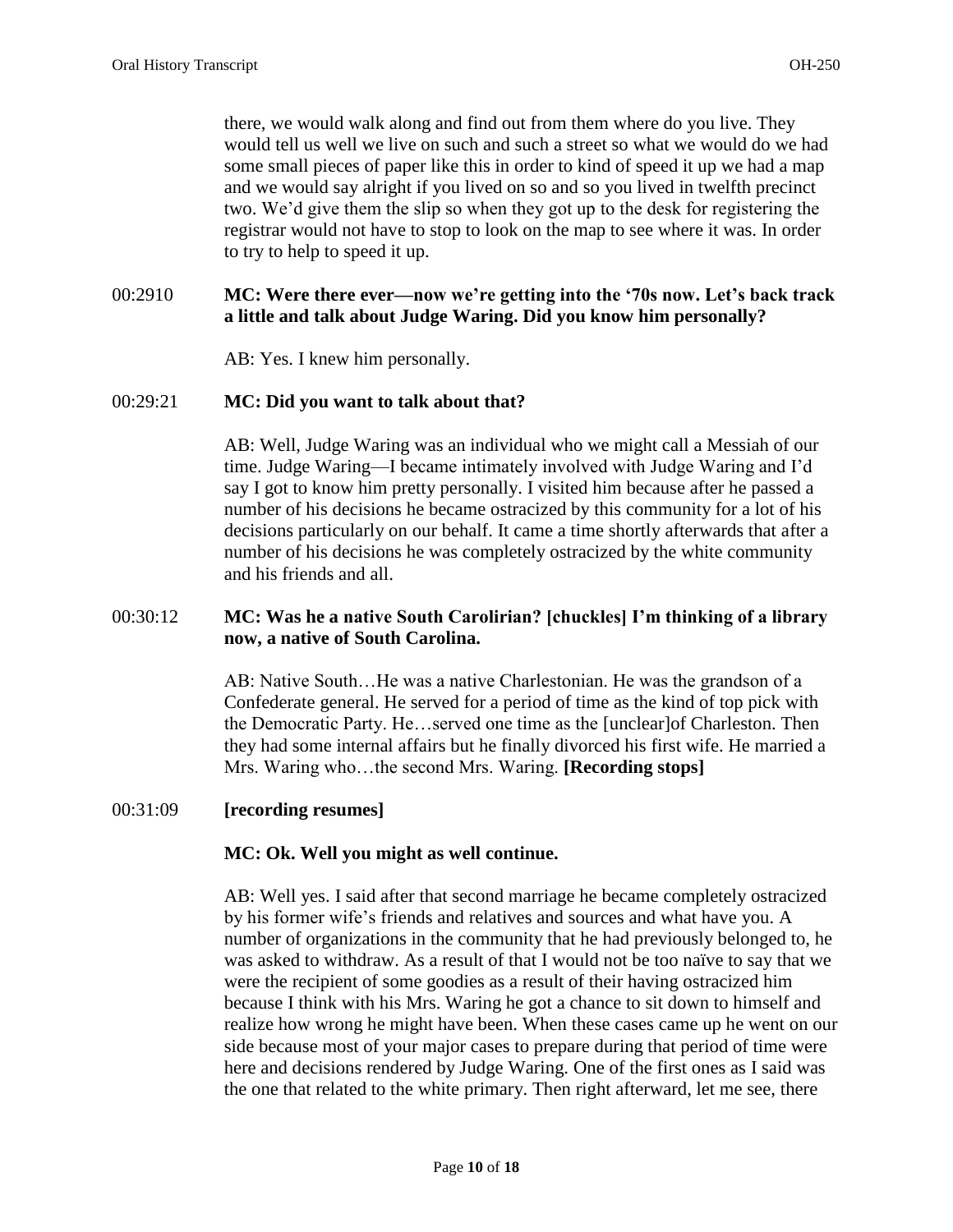was the case of Viola Duvall vs School Board of District 20. This was one on the equalization of teacher's salary. Then there is another one—

### 00:32:43 **MC: Irrespective of race?**

AB: Yes. Before it was based on race. The, well you had two or three others, then when one of the major cases—the turning case was when we had a case in Clarendon County. The case of Briggs vs. Elliot. This was one of the cases for the desegregation of the school system. Briggs was a young [unclear] student up in Clarendon County and Elliot was the Superintendent. So that's how the case got its name, Briggs vs. Elliot. Back in those days some of the months had been still at the head of the place so they had a long period of time this case being heard here but then this goes back to the time that Thurgood says was contenting that you were challenging the Constitution with the manner of a three judge court. A three judge court was held in that case although Clarendon County was the one it was held in Charleston. There were four other cases which were the Brown vs. the Board of Education out of Topeka Kansas was the lead case. Then there was a case in Virginia, in Washington, Kansas…where else? Then the Clarendon County case was our case.

## 00:34:21 **MC: All were part of that one, I remember.**

AB: All were part of that five cases that made up the Brown vs. the Board. Judge Waring ruled. There was a three judge court hearing. Judge Waring ruled—he dissented. I forgot who the two other judges were, they were probably told to me. The two other judges based their theory on Plessy vs. Ferguson. Separate but equal, the 1896 decision. Judge Waring contended that segregation was wrong and that we need to wipe it out. There can be no such thing as separate but equal. He rendered a dissenting decision in this hearing. When the case went to the United States Supreme Court I was read the briefs. The United States Supreme Court almost verbatim said the same thing as Judge Waring.

## 00:35:16 **MC: Said the same thing.**

AB: They unanimously agreed on it. Nine judges. A unanimous decision, on Brown vs. the Board on a number of the recommendations of J. Waties Waring. Said in that case that all you need is but a historian; but it's a tribute to him. In fact, you might say he lived ahead of his time.

## 00:35:41 **MC: Yes you'd have to say so.**

AB: Well not too long ago, a couple years ago, in City Hall…I'd like you to further see it. A couple years ago the Walter White Award was presented to a niece of his and she in turn turned it over to the City of Charleston. We had a very liberal Mayor who had the guts to accept it on behalf of the City of Charleston and had it permanently installed in the Chambers of City Council. When it was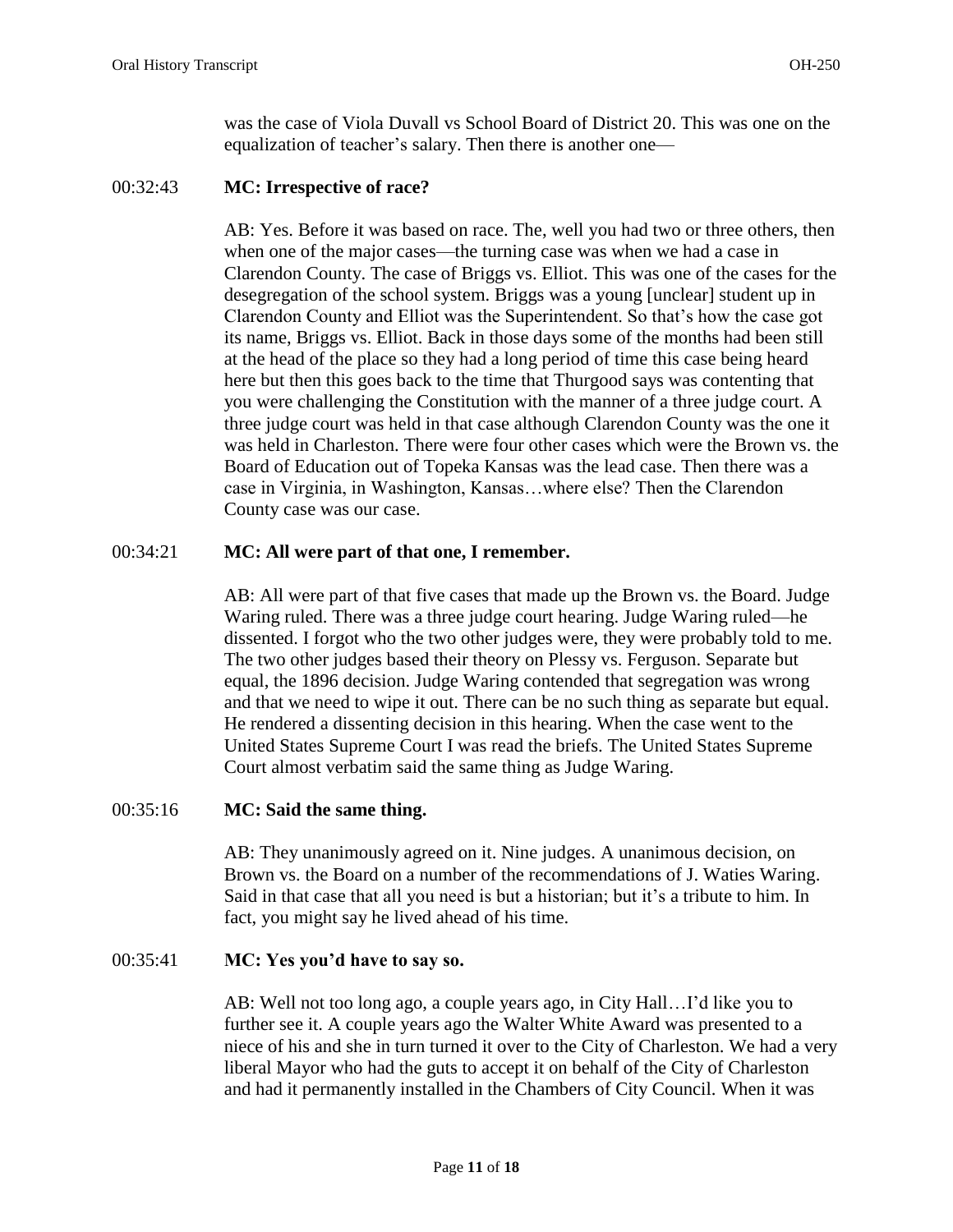done he had me to deliver the keynote address that night. I don't know how much of that talk was accurate or appropriate but I went on and told them about my experience with Judge Waring and of the various decisions that he had rendered. I said we had been living with the messiah of the 20th century so to speak. I concluded my—which they quoted in the paper I thought I had one, I probably have one so you can get to read it. I told them in concluding that I'm thinking about two men and both men are judges. One had the backbone and the other did not have the backbone. One was willing to do what was right. The other was being persuaded by public opinion. I concluded by telling that the two men I am thinking about or the two judges were J. Waties Waring and Pontius Pilate. I said because if Pontius Pilate had the backbone of J. Waties Waring we would not be celebrating Easter because Jesus would not have been crucified. [Both laugh]

### 00:37:48 **MC: That's pretty good. That's pretty good.**

AB: They quoted me in the newspaper and they also quoted me in the minutes of the meeting. They sent me a copy of the minutes of the regular meeting.

## 00:38:03 **MC: One other topic, you were right about that, he was ahead of his time Judge Waring was. When you look at the South Carolina legislature in 1956 they passed two measures that were specifically directed against the NAACP. So that does tell you they were against…**

AB: Oh. Yes. Heck yes. He was ahead of his time. Because they had all kinds of things. Here is one this was a paper there they sent me. I had forgotten about it. I wrote something in a newspaper as it related to the sit-ins when Mrs. Marion Grasser just recently died. He was saying that all of these sit-ins were the result of outsiders. I'm telling him that if he's so stupid to allow himself to believe all that and people believe that all these things because we don't need an outsider to come and tell us when we're getting kicked around. So this is they quoted me and what I told them in the news media and my opinion it made it to the sit-ins during the demonstrations in the '60s.

# 00:39:25 **MC: What about your role? You said you are a contemporary of Matthew Perry, you're a little older than Matthew Perry. Can you tell us about when he first became interested in the NAACP and took efforts—?**

AB: Yes. I'm older than Matthew Perry. I don't remember when exactly. It had to be somewhere around between '50…

#### 00:39:48 **MC: Mid '50s I guess.**

AB: Yes. Wait a minute. Yes. Mid '50s. I talked with him near the '60s. Yes. Matthew came on just about almost around the beginning of the '60s.

#### 00:40:05 **MC: What was his contribution in the early years?**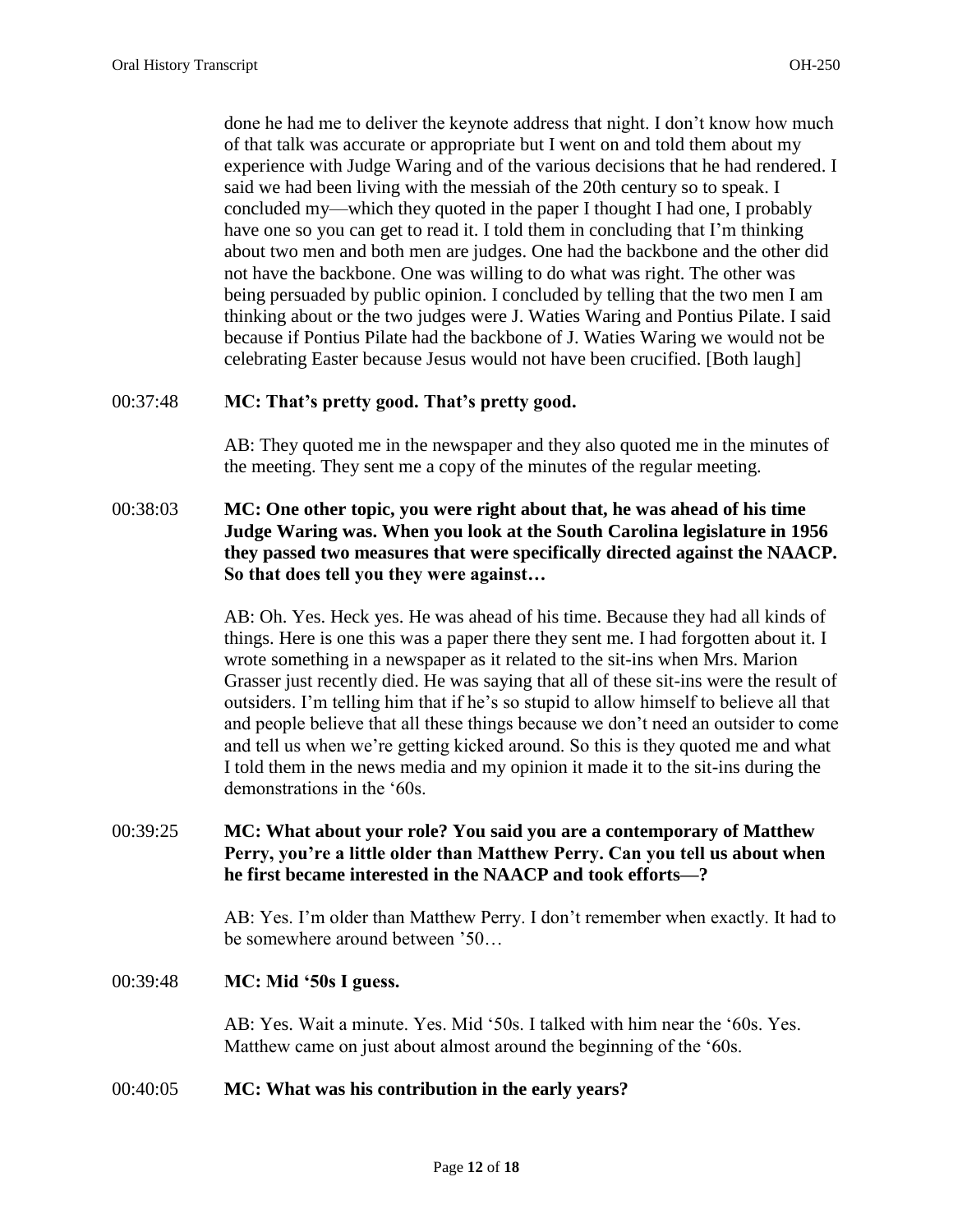AB: Prior to that Matthew was a Columbia boy but he had located his law practice, normal law practice in Spartanburg. That reminds me of another decision of Judge Waring. That was when there was a time when blacks had to go elsewhere for law. We had a young lawyer, young man who attempted to go to law school. John H. Wrighten who was one of the Civil Rights lawyers later on. Wrighten attempted to go to law school in Carolina and they turned him down.

# 00:40:53 **MC: University of South Carolina?**

AB: Yes. University of South Carolina. Then when we took this case before Judge Waring. Judge Waring gave South Carolina one of three options. Build a law school at South Carolina State College, admit Wrighten to the University of South Carolina Law School, or close the University of South Carolina Law School. [MC laughs] He was real rough on them. [MC laughs] Of course…

### 00:41:29 **MC: That number three was pretty tough on them.**

AB: Oh yes. Well you see under their Plessy vs. Ferguson theory at that time they went on and built a law school at South Carolina State. That's where Matthew took his law at.

### 00:41:44 **MC: Same thing for Judge Ernest Finney.**

AB: Yes. Finney was there too. This let me see, Boulware who was preceded Matthew. Boulware and Jenkins who were more or less Civil Rights Lawyers prior to that. Both of them I think were Howard University graduates. Those were the decisions. Then for a while—another historic decision came about as a result of that. Prior to that South Carolina lawyers who went to University of South Carolina, the law school, they passed the bar by acclimation. As soon as they got their GD degree they were lawyers. Then finally came back with another little thing. This had been right after then. They established this Bar Association that you have to take the bar examination to become lawyers. After Negros were permitted to go to [University of] South Carolina. Finally of course after the decision of May '54 that just crumbled all of them on down because shortly after was when we decided to attack the thing. I was State President but for a while when I was local President Harvey Gant—

#### 00:43:26 **MC: You were President of the state NAACP?**

AB: Yes. I was. From '55 to '60 I was local President. From '60 to '65, I was state President. It was during that time that we attacked the decision—well we start in on Brown vs. the Board. It was then that Harvey Gant who was first Chairman of my youth group decided he was going to jump on the state hard. That's when we filed the suit. We had two suits filed. One was Harvey Gant vs. Clemson. The other one was Henrie Monteith vs. the University of South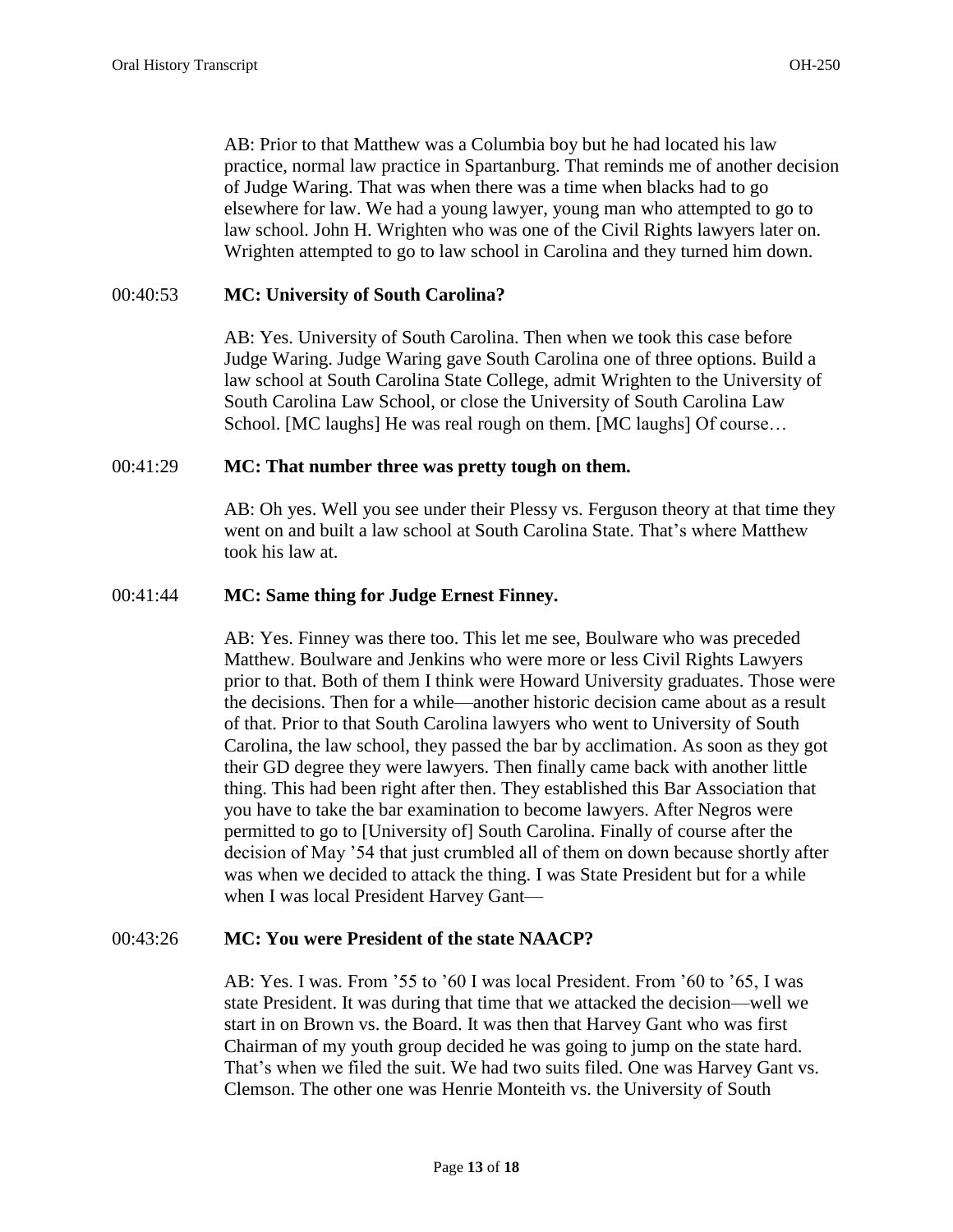Carolina. We got to court with Harvey Gant's case prior to Monteith's case so of course Monteith had to follow into that and this is when we broke down the barrier of the colleges. The Citadel, The Medical University, and Winthrop, all the rest of the state supported schools. We started that one on the academic, on the higher education level. Then about three years later we came back and I used my daughter as a plaintiff in the case of Millicent Brown vs. [Charleston County] School Board district 20. This one ran—we desegregated the school system here in Charleston. It was only the school district here. Of course Judge J. Robert Martin presided over there and he ruled back in those days then that only the named litigants could attend school that coming year. Then we got hell again because here some of the people 'Why I can't go to school but you can send your child and I can't?' and 'Hell, I tried to get you to sign your name and you wouldn't sign.' That's from when I was suing that book and putting in names.

### 00:45:23 **MC: But isn't that just a token way of presenting these…?**

AB: Well that's what it was. It's still this way. [chuckles] You still run into that because you take right now on, I guess, district 20 is about 98% black. You have quite a bit of desegregation in your schools in the outlying areas but Charleston, I don't believe you have 15 white students in all of Charleston school system.

# 00:45:54 **MC: Let's get back to Matthew Perry. Earlier you said something about his development, what impact did you have on his development? His interest in Civil Rights.**

AB: We worked along with Matthew, and there came a time that we were interested in a lawyer coming aboard and a young one. Some of the others were getting older and Reverend Newman, I think, was—Ida Quincy Newman—who is the Senator now. Well, Newman served under me as Field Secretary when I was state President. This was during all of the '60s. This is somewhere we came aboard with Matthew, I don't remember the exact word or something but it was during that period that he became involved. Of course heretofore just like to say he had just a regular run of the mill law practice up in Spartanburg. Of course he is a Columbia boy but shortly after that he finally moved on back to Columbia when he came. I think he had the reputation nationally as handling more student's cases than any other lawyer in the country. He did a hell of a job with it. Matthew had made quite a name for himself. We kept in touch with each other quiet often. As a matter of fact he and I just came off the board as members of the Trustee Board at Voorhees College just in the last year. I run into Matthew, you know, quite often.

# 00:47:30 **MC: Could you tell us a little about some of the black political organizations that spring up during the, I guess, '50s and '60s such as the Democratic Committee, maybe before—**

AB: Well, you had an organization that's called the Progressive Democrats.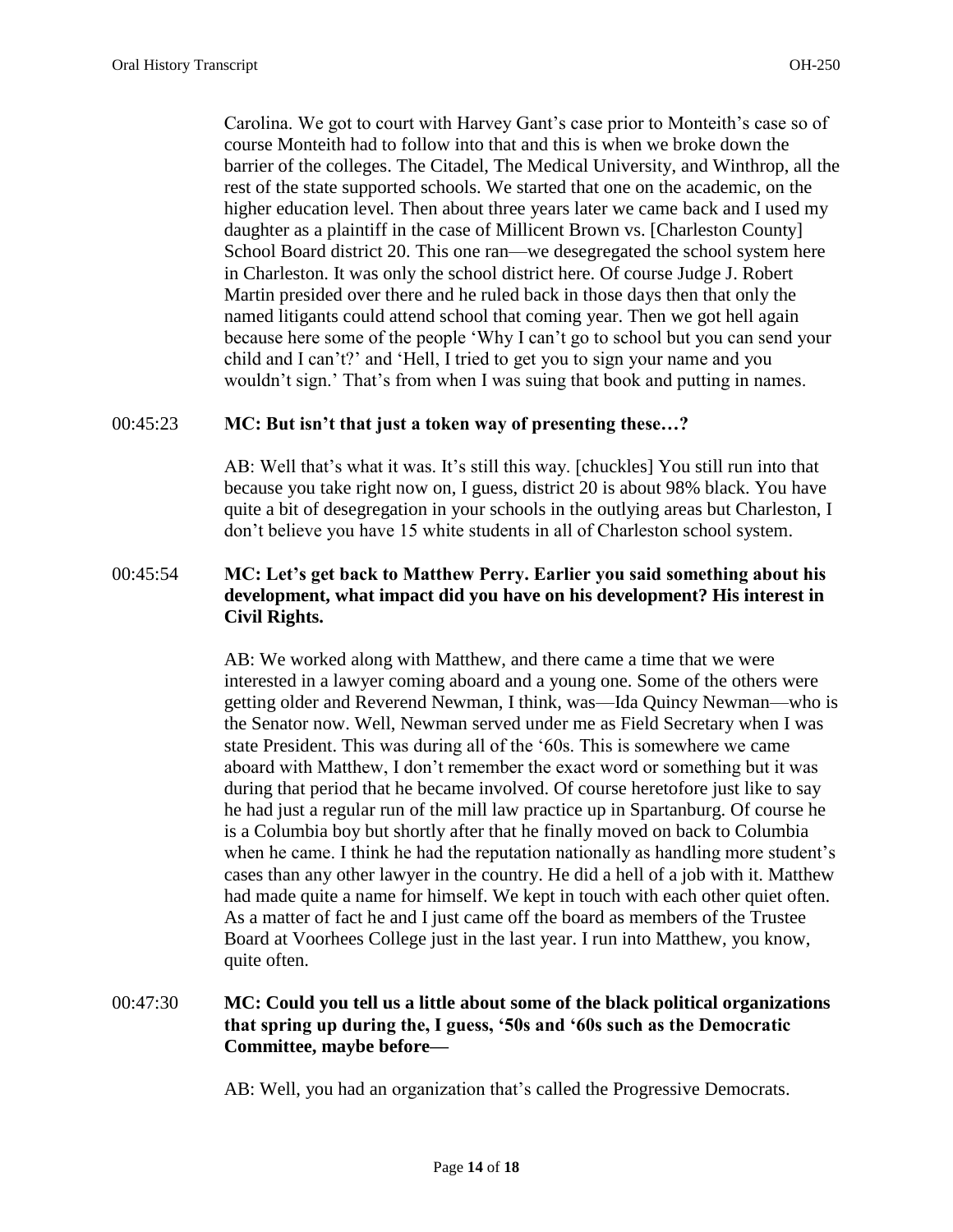## 00:47:44 **MC: Right. A Democratic club.**

AB: Yes. Well it was almost like a club.

### 00:47:52 **MC: Could you tell us a little bit about that? Why that was organized?**

AB: It's because it was trying to put some cohesiveness in the political arena. Although we had all those obstacles against us, this was even before Judge Waring's thing so they were trying to attack it. I don't know whether you are are you familiar with John McCray?

# 00:48:16 **MC: No.**

AB: So John Henry McCray at that time had a local newspaper called the Lighthouse. When he—John was originally from Ladson, Lincolnville. Went to school at Avery then at Talladega.

### 00:48:31 **MC: The Lighthouse was published where?**

AB: It started here in Charleston then finally he moved to Columbia. He bought over another paper, something that was called the Informer. It was a black paper. He then combined them so from then it was known as the Lighthouse and Informer. When it was published in Charleston it was originally the Lighthouse. John and…now a person who could give you a little more background on that because I don't want to—who is a little more familiar with—would be Arthur Clement.

00:49:09 **MC: And where is he?** 

AB: He is right—he is located here.

## 00:49:14 **MC: Ok. Maybe we'll—after the tape we'll talk.**

AB: Yes. Well, Arthur was very instrumental in working along with McCray and John Weer and several other people which I would rather you talk with him to see because I—in my younger years I was not as active then. It was an interesting part of history because they even went to Chicago and challenged the seating of the white Democrats at the Democratic Convention. I remember they—I can remember vaguely how they made a very strong impact and who became quite an ally of theirs was Congressman Dawson, who was quite a political figure in the Democratic Party back in those days. I would say I rather Arthur talk with you. Arthur, John Henry…can you cut that a minute [to MC]?

#### 00:50:16 **MC: Ok. We'll stop.**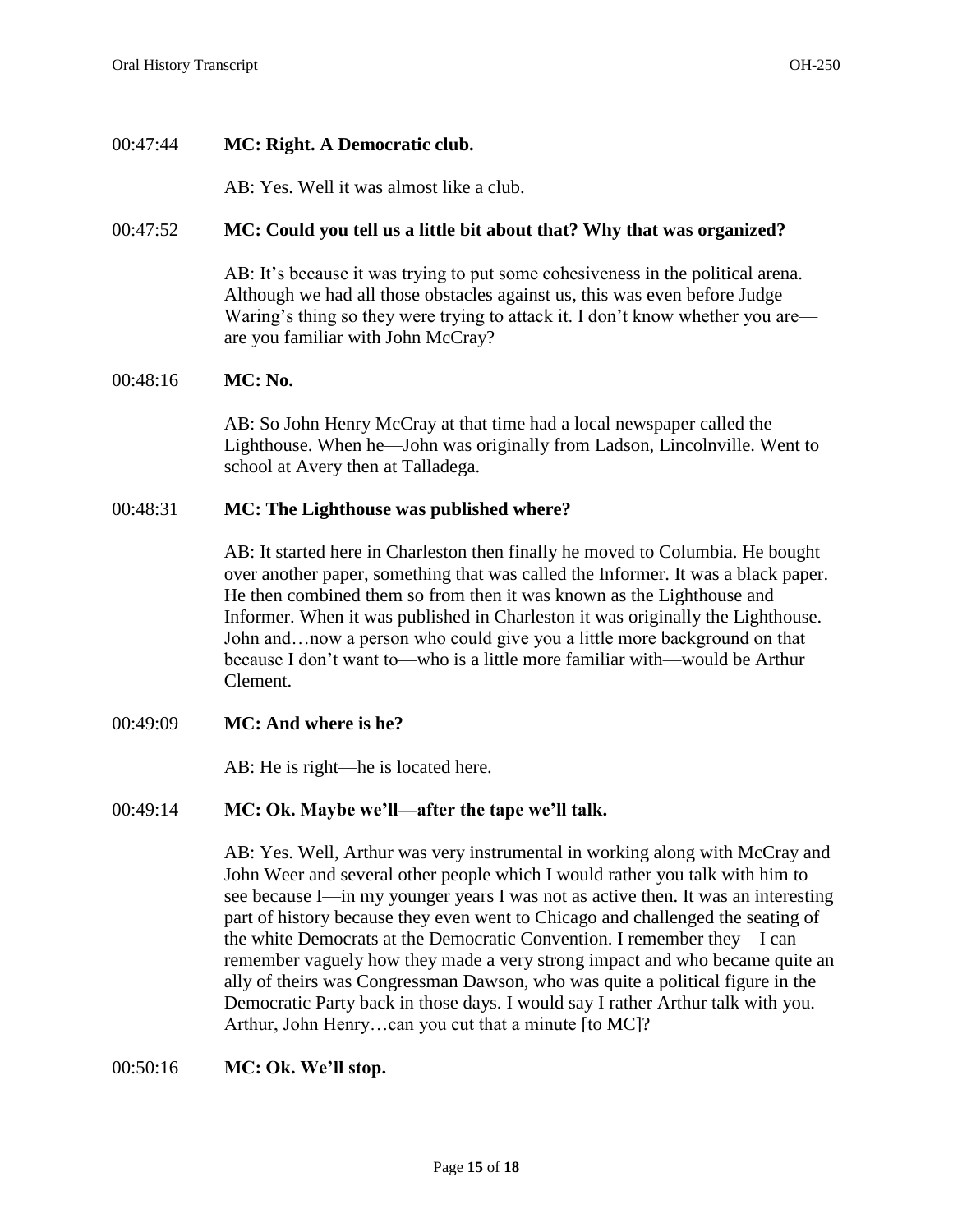## **[Recording pauses]**

### 00:50:18 **[Recording resumes]**

# **MC: Ok. We've resumed the interview. We mentioned the Progressive Democratic club I believe. Were you ever a part of the Democratic Committee of the late, I guess, the late '60s early '70s? Were you ever part of the Democratic Committee?**

AB: You were…it was a talking type of thing that you were named as a representative to the local precinct Democratic club meeting. It was just a name only thing, most of your officers were all involved. There was white meetings it was just a little talking thing. You looked at it, the fact that you were at least sitting in there listening but it was purely a lilywhite charm operated situation.

### 00:51:13 **MC: Are you talking about Democratic Club or Democratic Committee?**

AB: I'm talking about the Committee too. You didn't have—from then you didn't get these recent Democratic clubs. Now, we did have a group which we call PAC which you could probably call the Democratic Committee where we did a lot of our internal operations from. I would call that the Democratic Committee because this was where the real power structure of the Democratic Party was. You would name—they would name…you would have three or four heavy predominantly black wards, they called them back in those days. They would name three or four—it was a talking situation, you know, from each ward. They in turn would….

# 00:52:09 **MC: What about your efforts to see a voting rights act pass, did you participate in that process or were you just kind of reacting to the voting rights act proposal made during the mid '60s?**

AB: Well working with the NAACP, you were originally a part of it because your…I worked very close, I don't know how much dealings you've had with him or of him but does any of your records show anything with Clarence Mitchell?

#### 00:52:41 **MC: Clarence Mitchell? No.**

AB: Well he's the one that you could not right a history of this struggle—

### 00:52:48 **MC: For this particular state?**

AB: No. For the—he was the—they referred to him as the one hundredth man in the United States Senate. He was the NAACP chief lobbyist. He worked on any number of things. I remember when Clarence and I worked together when we was desegregating the naval shipyard. Clarence always came down here and we got on with it. When it was ruled that there would be this desegregation, then we had to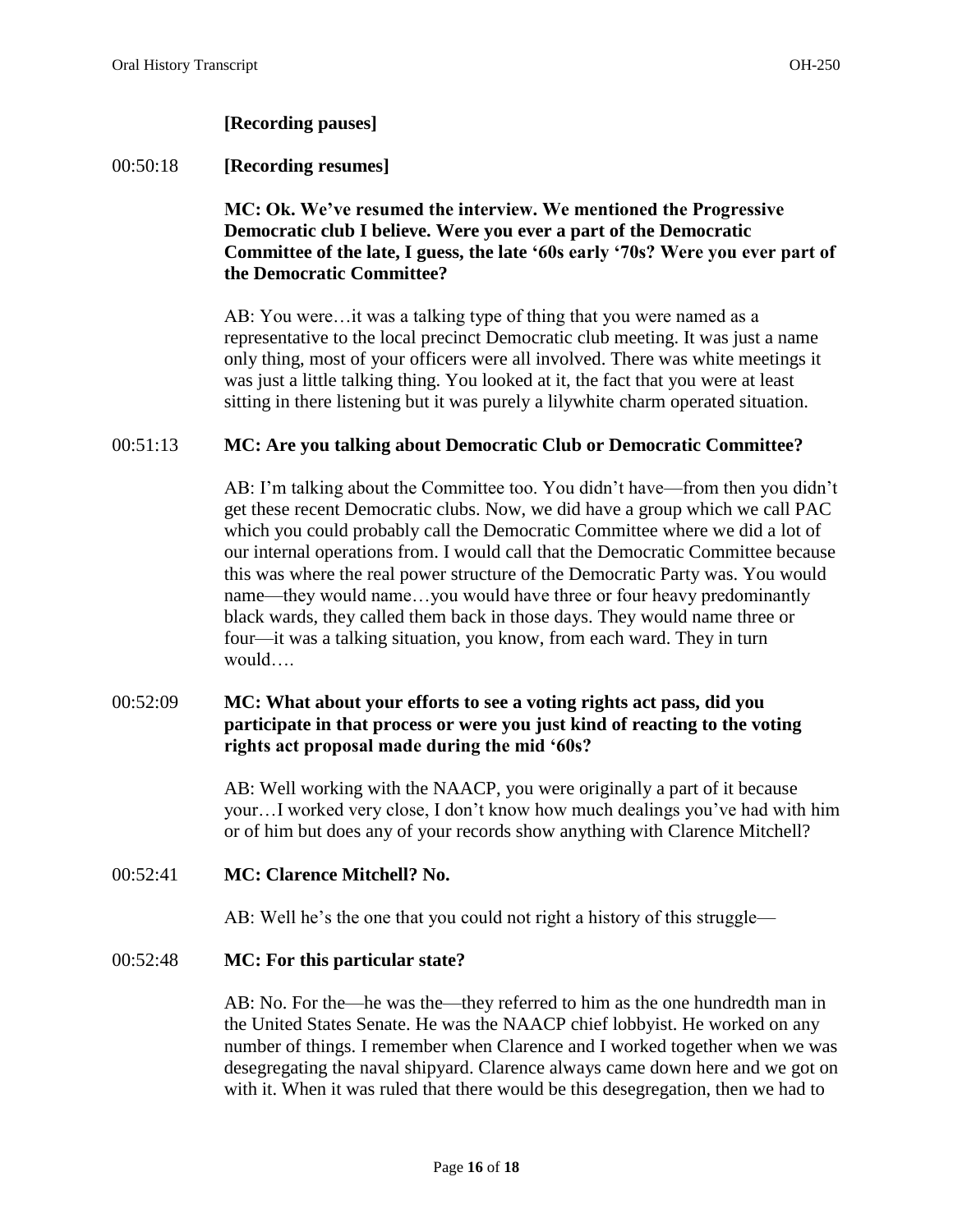check on it. Clarence came down from Washington and we ran around the shipyard to see that they had taken down the colored and white signs that they had had. Colored and white signs in the shipyard over the toilets. You had it in the cafeteria where the whites ate in one section and all that kind of crap like that. Clarence was one who did more, while the courts played its part, Clarence did a whole lot of bending of elbows and pushing that Civil Rights bill. I can remember I was out in Cleveland the day when the Civil Rights bill was passed. I remember I sent him a telegram from Cleveland. He thought that [unclear] Said 'Arthur, Cleveland? Hell they wanted you out of the South. He just concluded that I was out there. He is a person who you really need to do some reading up on because he did it in all. Clarence covered the water front. Clarence Mitchell. You need to make a note of that. That's a name, he made a great contribution. He was…I forgot what they called—what's Clarence's official name but he was the number one lobbyist. He had been in and down with them a long time. In fact you know he has a brother that's in Congress now. Terrance Mitchell. Then he has a son that's in the Baltimore Senate. They have been involved in it across the board. In fact Clarence's wife used to be the Field Secretary and his mother in law for a number of years Mrs. Jackson, she was the Chairman or State Secretary—I mean President of Baltimore Maryland.

### 00:55:34 **MC: Ok now it comes to me. Ok. Did your group petition for the passage of the Voting Rights Act of 1965?**

AB: Well as I said we all worked a part of the program of NAACP.

#### 00:55:52 **MC: How did you make your voice felt in South Carolina?**

AB: Well by attempting to register as many people as we possibly can. To show you how essential voting was.

#### 00:56:08 **Did you petition or lobby Congressmen about the need for that bill?**

AB: Well yes. We did it but you know it didn't—it fell on some deaf ears and all. But they knew we were there. We knew they knew we were there because back in those days you had people like Strom Thurmond to deal with. He spoke for 25 hours against the Civil Rights bill. You would tell them but they weren't listening to what you were really saying.

## 00:56:43 **MC: How did you help the national—how did you help that national effort? Did you perhaps support the effort by funds?**

AB: Yes. We always sent funds over to…you know for certain and putting on different things and sending funds. Trying to increase your membership because after all the more memberships you have—I mean a certain cut came to the local but the bulk of it went to the…things. We also attempted to ask as many organizations and churches and individuals to purchase life memberships because